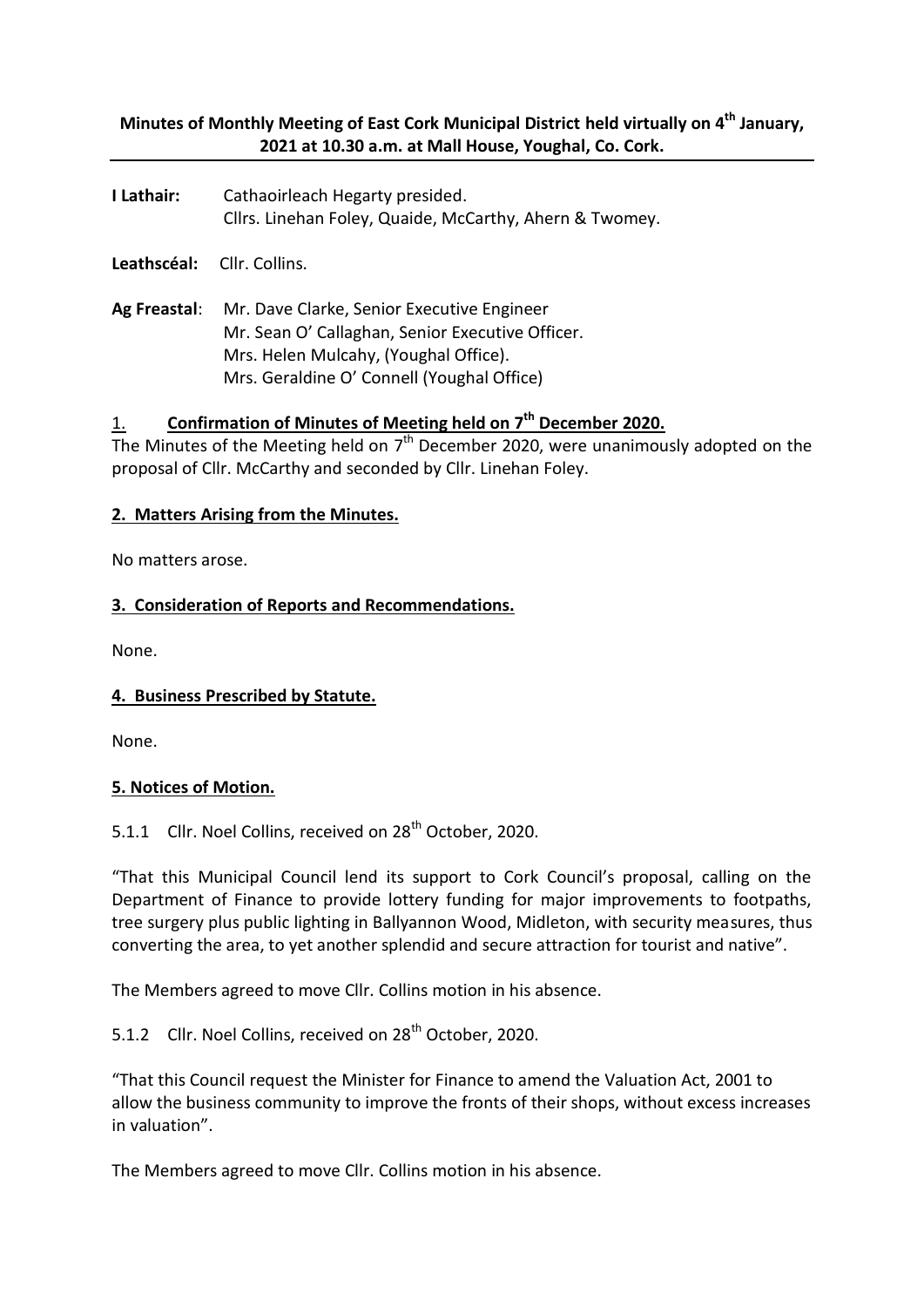5.1.3 Cllr. Noel Collins, received on 28<sup>th</sup> October, 2020.

"That Local Authorities be empowered to deal with the nuisance and odours caused by vehicles carrying offal and other offensive material, through urban areas, in order, that the matter be dealt with more effectively and efficiently, as requested by many residents affected".

The Members agreed to move Cllr. Collins motion in his absence.

5.1.4 Cllr. Susan McCarthy, received on 8<sup>th</sup> December, 2020.

"That immediate repairs be made to improve the condition of the road (L-7653-0) adjacent to Ballintotas Castle. Also, to ensure Irish Water repair the main water leak reported last November in order to ensure repairs achieve the best standard".

Cllr. McCarthy thanked the Engineer for works that took place on this road recently.

Mr. Dave Clarke, Senior Executive Engineer informed the Members that he has inspected and listed this road for repair.

In relation to the water leak the Engineer will bring this matter to the attention of Irish Water.

Cllr. Hegarty seconded this motion.

5.1.5 Cllr. Liam Quaide, received on 29<sup>th</sup> December, 2020.

"That the East Cork Municipal District would provide the additional €2,500 funding required to make up the cost of an information panel commemorating the 1920 Midleton Ambush on the Main Street, a key event in the War of Independence. This proposal was last discussed at our March  $2^{nd}$  2020 meeting. In December, the Midleton & Ballinacurra Historical Society was awarded a grant for 50% of the cost by Cork County Council's Heritage Office. This information panel – which would be vandal proof and age resistant – would be a significant marker of Midleton's heritage and would enhance the tourism potential of the town.

Cllrs. Twomey and McCarthy seconded this motion and both Councillors stated that it is of great importance to mark these historical occasions.

Ms. Helen Mulcahy, Senior Staff Officer informed the Members that there is no provision in the Council's current revenue for this project but stated that a funding application could be made through the East Cork Municipal District Amenity Fund or Town Development Fund.

Cllr. Quaide stated that there is a serious time pressure to complete this project and asked if any funding allocations which were not exhausted in 2020 could be allocated towards this project.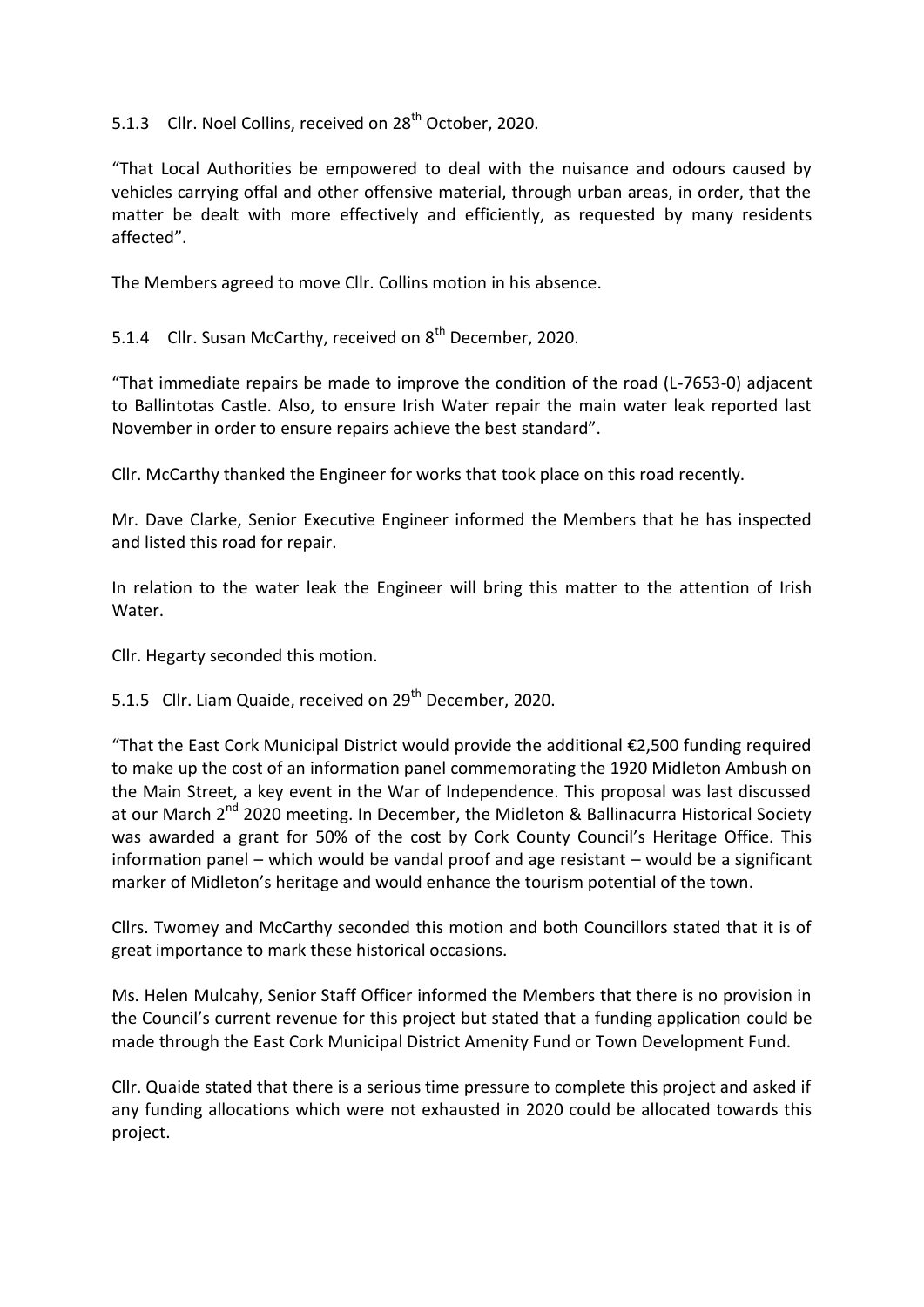Ms. Helen Mulcahy informed the Members that any unspent monies from the 2020 funding allocations had been re-allocated at the November meeting of the Municipal District Council.

Mr. Seán O' Callaghan, Senior Executive Officer, suggested that an allocation for this funding be made through the 2021 Town Development Fund and stated that he would revert back to the Members at the February Meeting to discuss same. The Senior Executive Officer informed the Members that the Town Development Fund is not allocated until next April/May.

Cllr. McCarthy stated that the group could also apply for funding through the Commemoration Committee.

Cllr. Hegarty asked if the group are carrying out any fundraising events. Cllr. Quaide will investigate this.

5.1.6 Cllr. Liam Quaide, received on 29<sup>th</sup> December, 2020.

That representatives of the East Cork Municipal Council would meet with the Clean Coasts Youghal volunteer group to see how best the group can systematically reinforce the Council's waste collection work and address chronic illegal dumping in particular areas of the town and its environs.

Cllr. Linehan Foley seconded this motion.

Cllr. Linehan Foley informed the Members that the Ballinamona Clean Coast Group are a very active group and work in conjunction with the Environment Department.

Cllr. Linehan Foley proposed that the motion be amended to state that both the Clean Coast Youghal Group and the Ballinamona Clean Coast Group be invited to meet with the representatives of the East Cork Municipal District.

Helen Mulcahy, Senior Staff Officer informed the Members that meetings could not be held but stated that she was happy to take a call from these groups at any time.

Ms. Helen Mulcahy, Senior Staff Officer, stated that the Litter Warden is very active in pursuing illegal dumping around Youghal and recently inspected rubbish dumped at Pilmore Beach. The Warden found evidence of the culprits name and address which resulted in a fine being issued and subsequently paid.

The Senior Staff Officer informed the Members that additional dog fouling signage has been erected around the town.

Cllr. Hegarty suggested that the group email Helen with any suggestions they may have.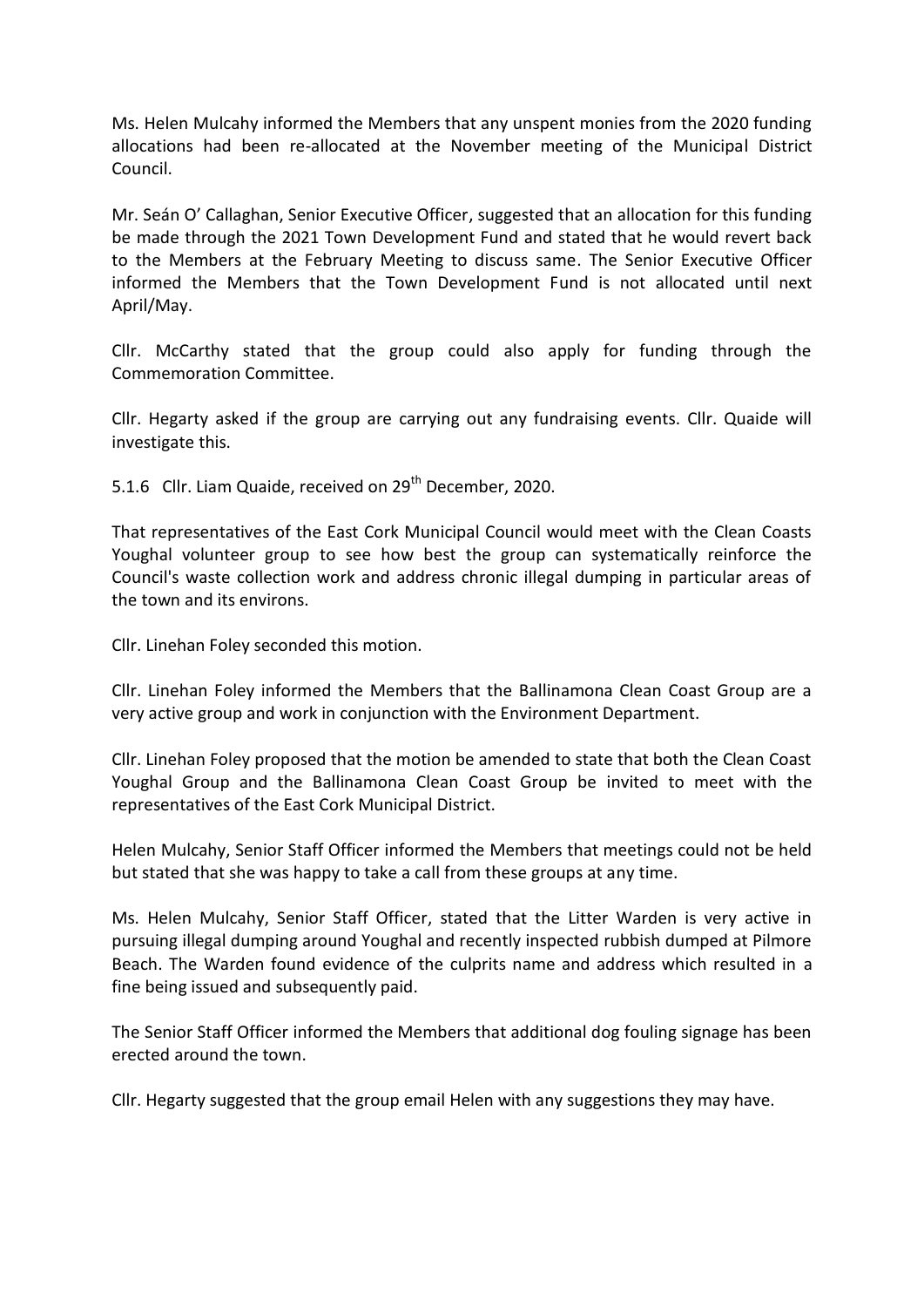5.1.7 Cllr. Liam Quaide, received on 29<sup>th</sup> December, 2020.

"Resurfacing of the Whitegate to Trabolgan road by the East Cork Municipal Council is badly needed".

Cllr. McCarthy seconded this motion.

Mr. Dave Clarke, Senior Executive Engineer informed the Members that extensive drainage maintenance works have been carried out on this road over the last couple of years and these works will continue over the next few years. The Engineer informed the Members that Irish Water has lodged a planning application for the provision of a Waste Water Treatment Plant which will include pipe laying on the Whitegate Road.

The Engineer informed the Members that extensive repairs have been carried out in Whitegate Village with the velocity patcher.

5.1.8 Cllr. Mary Linehan Foley, received on 29<sup>th</sup> December, 2020.

"Asking for solar lighting on Boardwalk as it's such a great amenity and is used day and evening and winter time can be dangerous".

Cllrs. Hegarty and McCarthy supported this motion.

Mr. Seán O' Callaghan, Senior Executive Officer informed the Members that this matter could be examined in conjunction with Phase II of the Boardwalk.

5.1.9 Cllr. Mary Linehan Foley received on 29th December, 2020.

"Can we look at speed limits on Pilmore Road and Gortroe leading down to the beach. Residents have contacted me on above".

Cllr. Hegarty supported this motion.

Mr. Dave Clarke, Senior Executive Engineer informed the Members that the Pilmore Road joins the R633 which is a regional road and stated that he will forward this matter onto the Road Safety Office Section to be considered in the next speed limit review.

The Engineer informed the Members that he will consider the provision of a second junction warning sign for the crossroads at Gortroe.

5.1.10 Cllr. Mary Linehan Foley, received on 29<sup>th</sup> December, 2020.

"Update on speed calming measures for Cross Lane and Emmet Place areas of Youghal".

Mr. Dave Clarke, Senior Executive Engineer informed the Members that he has examined both areas with the Road Safety Officer and stated that works for these areas have been proposed under the Road Safety Scheme, The Engineer informed the Members that he is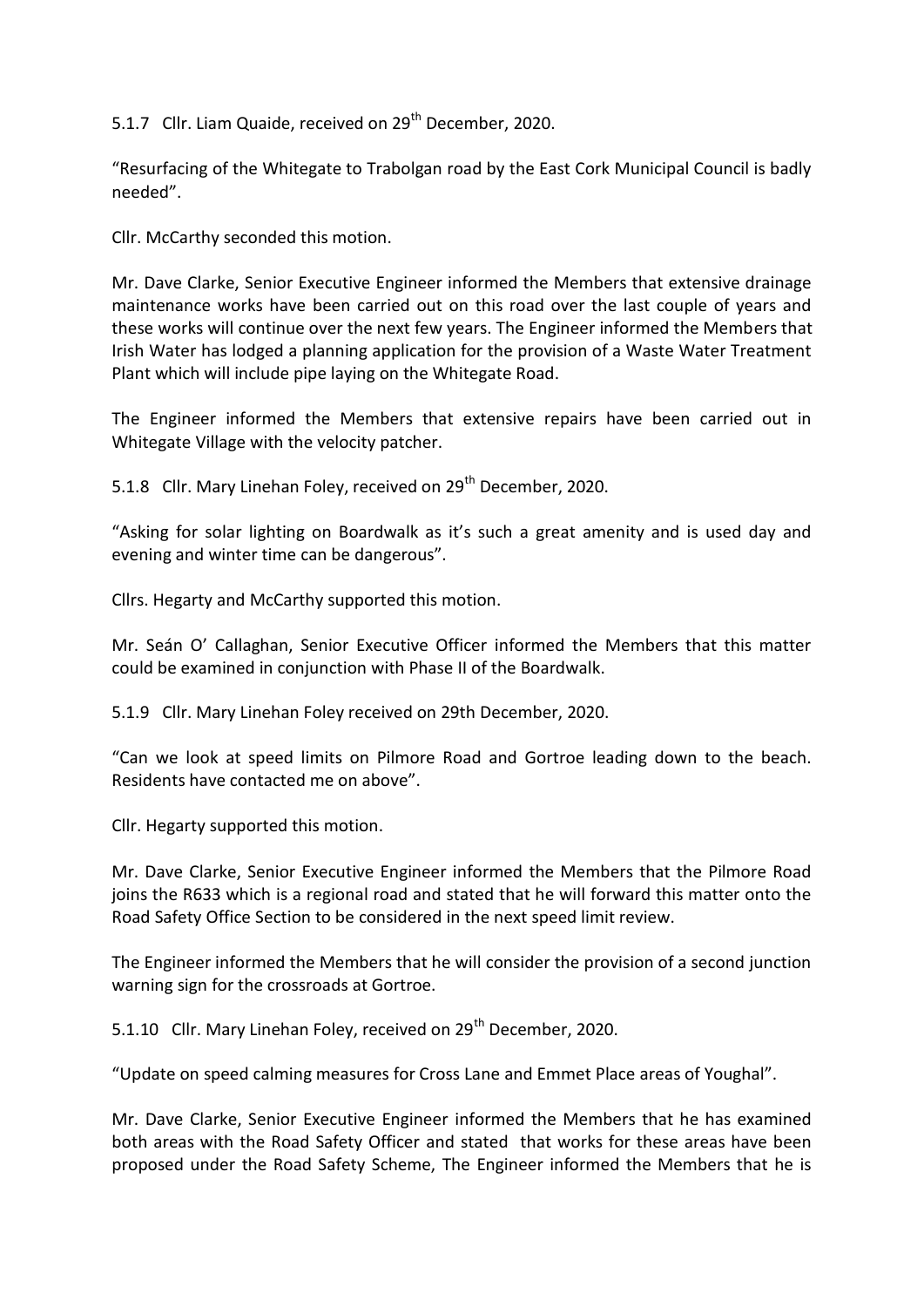awaiting an allocation from the Department for 2021. The Engineer informed the Members that a 30kph speed limit is in effect at Emmet Place/Church Street.

Cllr. Linehan Foley asked when the Members can expect the announcement from the Department and also requested the Engineer email the Member with the plans in place for this area.

The Engineer informed the Members that an announcement can be expected from the Department in January/early February. The Engineer also informed the Members that a Section 38 application and a Public Consultation Process will be required for the proposed works and stated that he will brief the Members in advance of the Public Consultation Process and will also circulate the Members with the proposals received.

5.1.11 Cllr. Ann Marie Ahern, received on 29<sup>th</sup> December, 2020.

"That the council erect barriers on the R627 by "The Glen" outside Dungourney Village from Dungourney to Midleton where the ditch has fallen away and look at the road verges from Dungourney Village to Clonmult Village".

Mr. Dave Clarke, Senior Executive Engineer, informed the Members that the width of the road from Dungourney Village to Clonmult is not quite wide enough to permit two cars to pass and stated that there is some damage to the verges here, in the meantime he will investigate same.

In relation the erection of barriers at "The Glen" outside Dungourney Village, the Engineer informed the Members that he will refer this to the Roads Design Office for examination.

Cllr. Hegarty supported this motion.

5.1.12 Cllr. Ann Marie Ahern, received on 29<sup>th</sup> December, 2020.

"The council address the current condition of road L7877-1 in Ballymacoda. This has become a popular route for walkers and it is currently impassable and dangerous".

Mr. Dave Clarke, Senior Executive Engineer informed the Members that this has not operated as a road in excess of 30 years and asked if any local community group would be interested in developing a walking trail in this area. In the meantime the Engineer will examine same.

Cllr. Hegarty complimented the Senior Executive Engineer on the works which were carried out from Church Road to Monagaul.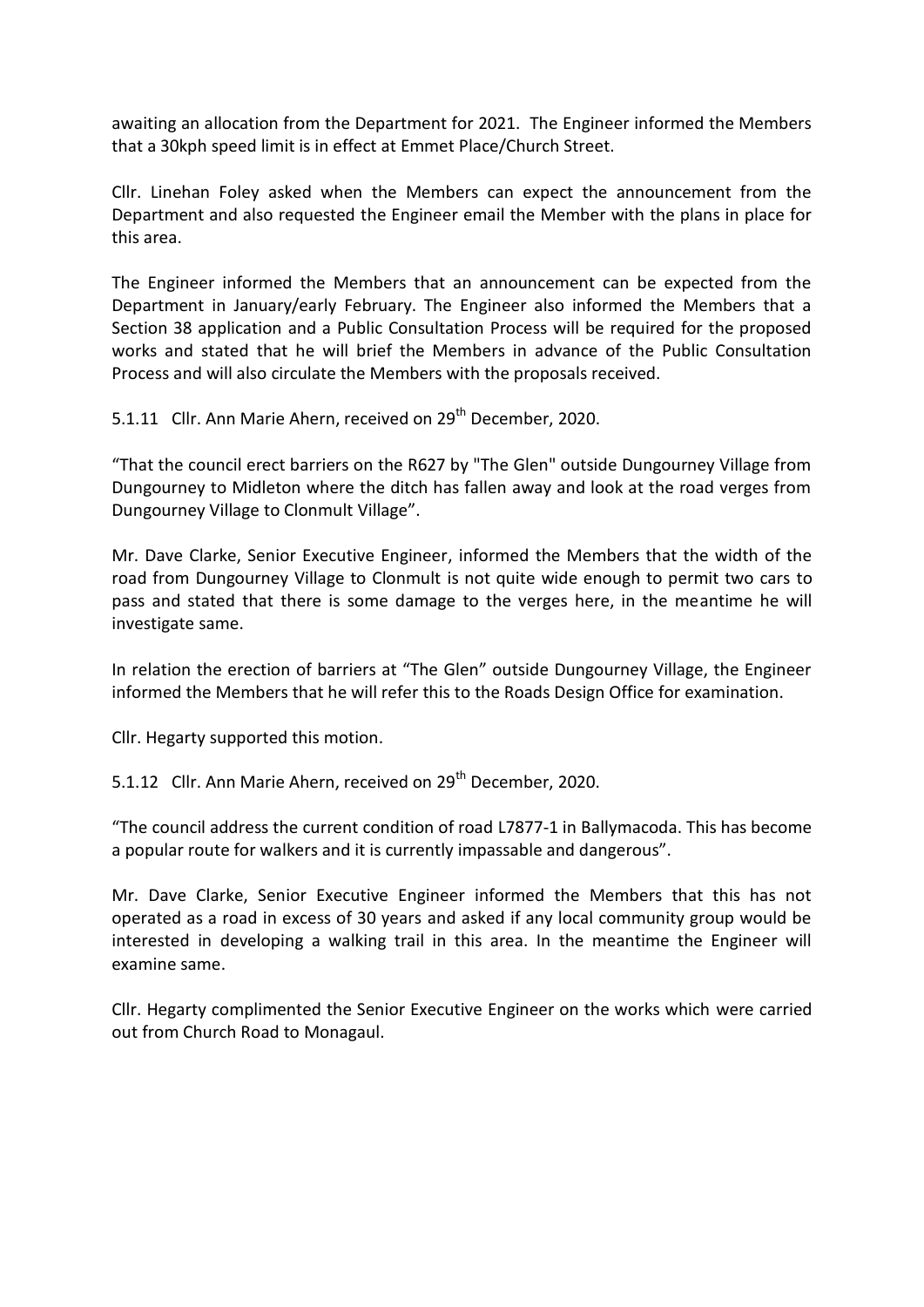5.1.13 Cllr. Ann Marie Ahern, received on 29<sup>th</sup> December, 2020.

"That this council ask representatives from Eirgrid to our next meeting to discuss that this welcomed project will be done without any major disruption to roads and services in the laying of cabling from Youghal to Carrigtwohill".

All Members supported this motion.

5.1.14 Cllr. Michael Hegarty, received on 29<sup>th</sup> December, 2020.

"Flooding at Mogeely village to be attended to. Also as promised and committed to over 2 years ago Ballymacoda village adjacent to the residence of Noel/Mary O' Driscoll and Ger/Deirdre Finn".

Mr. Paul Murray, Executive Engineer informed the Members that he will investigate this matter further.

5.1.15 Cllr. Michael Hegarty, received on 29<sup>th</sup> December, 2020.

"Update on implementation and construction of a footpath from Summerfield Cross to Pobal Scoil Youghal".

Cllr. Mary Linehan supported this motion.

Mr. Dave Clarke, Senior Executive Engineer informed the Members that this is quite a significant project and the cost of same could not be funded under the Footpath Programme. The Engineer informed the Members that the Active Travel Initiative could be a potential funding stream.

The Engineer informed the Members that the Roads Design Office has been tasked with getting a more accurate costing for the works and also identify the land take that would be needed.

The Engineer agreed to liaise with Cllr. Linehan Foley regarding various landowners in the area.

Cllr. Linehan Foley asked if the Department of Education could be contacted as they gave a commitment for the provision of a footpath on the New Line when Pobal Scoil na Trionoide was being constructed.

Cllr. Hegarty proposed that the East Cork Municipal District write to both the Department of Education and the Cork ETB in relation to the provision of this footpath.